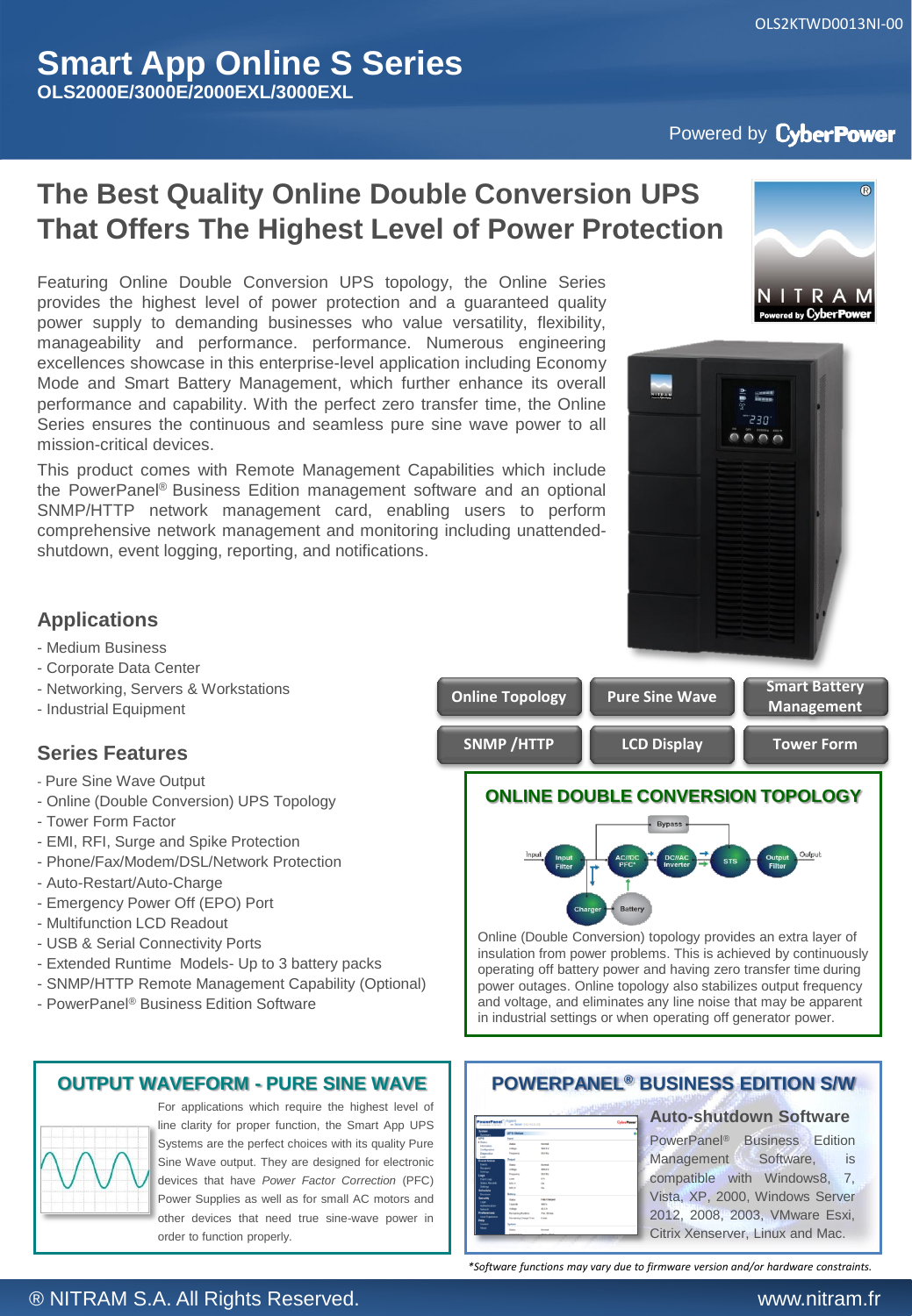# Powered by CyberPower



# **Technical Specification**

| Model                                                                                                                                              | <b>OLS2000E</b>                                                                                                                                                                                                                                                                                                                                                                | OLS3000E                                                | OLS2000EXL                                                   | OLS3000EXL                                           |  |  |  |
|----------------------------------------------------------------------------------------------------------------------------------------------------|--------------------------------------------------------------------------------------------------------------------------------------------------------------------------------------------------------------------------------------------------------------------------------------------------------------------------------------------------------------------------------|---------------------------------------------------------|--------------------------------------------------------------|------------------------------------------------------|--|--|--|
| Configuration                                                                                                                                      |                                                                                                                                                                                                                                                                                                                                                                                |                                                         |                                                              |                                                      |  |  |  |
| Capacity (VA / Watts)                                                                                                                              | 2000 / 1600                                                                                                                                                                                                                                                                                                                                                                    | 3000 / 2400                                             | 2000 / 1600                                                  | 3000 / 2400                                          |  |  |  |
| Topology                                                                                                                                           | Online (Double Conversion)                                                                                                                                                                                                                                                                                                                                                     |                                                         |                                                              |                                                      |  |  |  |
| <b>Energy-Saving Technology</b>                                                                                                                    | Yes, ECO Mode Efficiency > 95%                                                                                                                                                                                                                                                                                                                                                 |                                                         |                                                              |                                                      |  |  |  |
| Input                                                                                                                                              |                                                                                                                                                                                                                                                                                                                                                                                |                                                         |                                                              |                                                      |  |  |  |
| Input Frequency Range                                                                                                                              |                                                                                                                                                                                                                                                                                                                                                                                | 40 Hz - 70 Hz                                           |                                                              |                                                      |  |  |  |
| Inlet Type                                                                                                                                         | IEC C20                                                                                                                                                                                                                                                                                                                                                                        |                                                         |                                                              |                                                      |  |  |  |
| Output                                                                                                                                             |                                                                                                                                                                                                                                                                                                                                                                                |                                                         |                                                              |                                                      |  |  |  |
| <b>UPS Outlets (Numbers)</b>                                                                                                                       | (4) IEC C13 + Terminal<br><b>Block</b>                                                                                                                                                                                                                                                                                                                                         | (2+2) IEC C13, (1) IEC C19,<br><b>Terminal Block</b>    | (4) IEC C13 + Terminal<br><b>Block</b>                       | (2+2) IEC C13, (1) IEC C19,<br><b>Terminal Block</b> |  |  |  |
| On Battery Output Voltage                                                                                                                          |                                                                                                                                                                                                                                                                                                                                                                                | Pure Sine Wave at 208, 220, 230, 240 Vac (Configurable) |                                                              |                                                      |  |  |  |
| On Battery Output Voltage Distortion<br>(@Nominal Battery Voltage)                                                                                 | $\leq$ 3%(Linear Load), $\leq$ 5%(Non-Linear Load)                                                                                                                                                                                                                                                                                                                             |                                                         |                                                              |                                                      |  |  |  |
| On Battery Output Frequency                                                                                                                        | 50 Hz / 60 Hz (Auto-Sensing or Configurable) ± 0.5%                                                                                                                                                                                                                                                                                                                            |                                                         |                                                              |                                                      |  |  |  |
| <b>Typical Transfer Time</b>                                                                                                                       | 0 <sub>ms</sub>                                                                                                                                                                                                                                                                                                                                                                |                                                         |                                                              |                                                      |  |  |  |
| <b>Overload Protection</b>                                                                                                                         | <b>AC Mode:</b><br>Warning only @ 110%>Load>105%, Transfer to bypass after 60sec @ 120%>Load>110%, Transfer to bypass<br>immediately@ Load>120%<br><b>Battery Mode:</b><br>Warning only @ 110%>Load>105%, Shutdown after 10sec @ 120%>Load>110%, Shutdown immediately @<br>Load>120%<br><b>Bypass Mode:</b><br>Warning only @ 130%>Load>105%, Shutdown immediately @ Load>130% |                                                         |                                                              |                                                      |  |  |  |
| <b>Short Circuit Protection</b>                                                                                                                    | UPS Output Cut off Immediately or Circuit Breaker Protection                                                                                                                                                                                                                                                                                                                   |                                                         |                                                              |                                                      |  |  |  |
| <b>Surge Protection and Filtering</b>                                                                                                              |                                                                                                                                                                                                                                                                                                                                                                                |                                                         |                                                              |                                                      |  |  |  |
| <b>Surge Protection</b><br>Yes                                                                                                                     |                                                                                                                                                                                                                                                                                                                                                                                |                                                         |                                                              |                                                      |  |  |  |
| DSL / Phone /FAX / Modem Protection                                                                                                                | RJ11 / RJ45 (One In / One Out)                                                                                                                                                                                                                                                                                                                                                 |                                                         |                                                              |                                                      |  |  |  |
| Physical                                                                                                                                           |                                                                                                                                                                                                                                                                                                                                                                                |                                                         |                                                              |                                                      |  |  |  |
| Dimensions (H x W x D) (mm)                                                                                                                        |                                                                                                                                                                                                                                                                                                                                                                                | 337 x 196 x 416                                         |                                                              |                                                      |  |  |  |
| Weight (kg) - Power Module                                                                                                                         | 23.8                                                                                                                                                                                                                                                                                                                                                                           | 28.2                                                    | 12.2                                                         | 12.6                                                 |  |  |  |
| <b>Battery</b>                                                                                                                                     |                                                                                                                                                                                                                                                                                                                                                                                |                                                         |                                                              |                                                      |  |  |  |
| Sealed Maintenance Free Lead Acid Battery                                                                                                          | (6) 12V / 7AH                                                                                                                                                                                                                                                                                                                                                                  | (6) 12V / 8.5AH                                         |                                                              | Depends on external batteries                        |  |  |  |
| Configurable External Battery Pack (Max.)                                                                                                          |                                                                                                                                                                                                                                                                                                                                                                                | 3                                                       |                                                              | 10                                                   |  |  |  |
| <b>Typical Recharge Time (Hours)</b>                                                                                                               | 5                                                                                                                                                                                                                                                                                                                                                                              |                                                         | Depends on external batteries. Built-in Charger<br>(8A Max.) |                                                      |  |  |  |
| Runtimes                                                                                                                                           |                                                                                                                                                                                                                                                                                                                                                                                |                                                         |                                                              |                                                      |  |  |  |
| Half-load / Full-load (mins)                                                                                                                       | 16/6                                                                                                                                                                                                                                                                                                                                                                           | 14/5                                                    |                                                              | Depends on external batteries                        |  |  |  |
| <b>Status Indicators</b>                                                                                                                           |                                                                                                                                                                                                                                                                                                                                                                                |                                                         |                                                              |                                                      |  |  |  |
| Indicators                                                                                                                                         | Power On, Line Mode, Battery Mode, Bypass Mode, ECO Mode, C/F Mode, Fault, Replace Battery                                                                                                                                                                                                                                                                                     |                                                         |                                                              |                                                      |  |  |  |
| <b>Audible Alarms</b>                                                                                                                              | Battery Mode, Battery Low, Overload, UPS Fault, Replace Battery                                                                                                                                                                                                                                                                                                                |                                                         |                                                              |                                                      |  |  |  |
| Communication                                                                                                                                      |                                                                                                                                                                                                                                                                                                                                                                                |                                                         |                                                              |                                                      |  |  |  |
| PowerPanel <sup>®</sup> Business Edition<br>Windows 8 / 7 / Vista / XP / 2000, Server 2012 / 2008 / 2003, Linux, VMware Esxi, and Citrix Xenserver |                                                                                                                                                                                                                                                                                                                                                                                |                                                         |                                                              |                                                      |  |  |  |
| Management                                                                                                                                         |                                                                                                                                                                                                                                                                                                                                                                                |                                                         |                                                              |                                                      |  |  |  |
| Self Test                                                                                                                                          | Yes                                                                                                                                                                                                                                                                                                                                                                            |                                                         |                                                              |                                                      |  |  |  |
| Auto-Charge / Auto-Restart                                                                                                                         |                                                                                                                                                                                                                                                                                                                                                                                | Yes                                                     |                                                              |                                                      |  |  |  |
| Auto-Overload Recovery                                                                                                                             |                                                                                                                                                                                                                                                                                                                                                                                | Yes                                                     |                                                              |                                                      |  |  |  |
| Cold Start (DC Start)                                                                                                                              | Yes                                                                                                                                                                                                                                                                                                                                                                            |                                                         |                                                              |                                                      |  |  |  |
| <b>Connectivity Ports</b>                                                                                                                          | (1) Serial Port (RS232), (1) USB Port, (1) EPO/ROO                                                                                                                                                                                                                                                                                                                             |                                                         |                                                              |                                                      |  |  |  |
| SNMP/HTTP Capable                                                                                                                                  | Optional                                                                                                                                                                                                                                                                                                                                                                       |                                                         |                                                              |                                                      |  |  |  |

#All specifications are subject to change without notice. © 2013 NITRAM S.A. All Trademarks are the property of their owners.